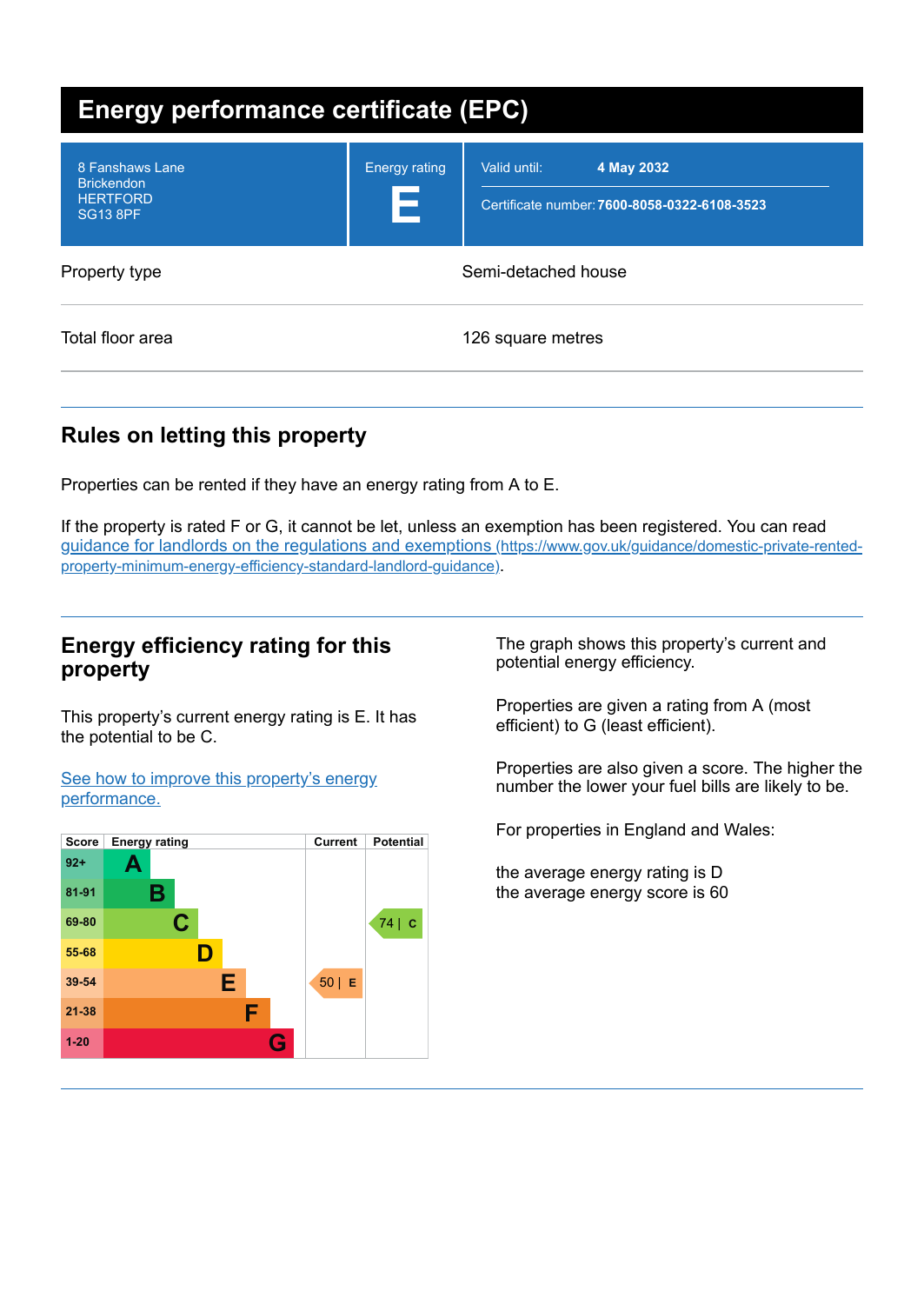# **Breakdown of property's energy performance**

This section shows the energy performance for features of this property. The assessment does not consider the condition of a feature and how well it is working.

Each feature is assessed as one of the following:

- very good (most efficient)
- good
- average
- poor
- very poor (least efficient)

When the description says "assumed", it means that the feature could not be inspected and an assumption has been made based on the property's age and type.

| <b>Feature</b>       | <b>Description</b>                       | Rating    |
|----------------------|------------------------------------------|-----------|
| Wall                 | Cavity wall, filled cavity               | Average   |
| Roof                 | Pitched, 200 mm loft insulation          | Good      |
| Roof                 | Roof room(s), insulated (assumed)        | Good      |
| Window               | Fully double glazed                      | Good      |
| Main heating         | Electric storage heaters                 | Average   |
| Main heating control | Manual charge control                    | Poor      |
| Hot water            | Electric immersion, off-peak             | Average   |
| Lighting             | Low energy lighting in all fixed outlets | Very good |
| Floor                | Suspended, no insulation (assumed)       | N/A       |
| Floor                | Solid, no insulation (assumed)           | N/A       |
| Secondary heating    | Room heaters, electric                   | N/A       |

### **Primary energy use**

The primary energy use for this property per year is 452 kilowatt hours per square metre (kWh/m2).

| <b>Environmental impact of this</b><br>property                                                        |                 | This property produces                                                                                                                        | 9.6 tonnes of CO2 |
|--------------------------------------------------------------------------------------------------------|-----------------|-----------------------------------------------------------------------------------------------------------------------------------------------|-------------------|
| This property's current environmental impact<br>rating is F. It has the potential to be E.             |                 | This property's potential<br>production                                                                                                       | 5.8 tonnes of CO2 |
| Properties are rated in a scale from A to G<br>based on how much carbon dioxide (CO2) they<br>produce. |                 | By making the recommended changes, you<br>could reduce this property's CO2 emissions by<br>3.8 tonnes per year. This will help to protect the |                   |
| Properties with an A rating produce less CO2                                                           |                 | environment.                                                                                                                                  |                   |
| than G rated properties.<br>An average household                                                       | 6 tonnes of CO2 | Environmental impact ratings are based on<br>assumptions about average occupancy and                                                          |                   |
| produces                                                                                               |                 | energy use. They may not reflect how energy is<br>consumed by the people living at the property.                                              |                   |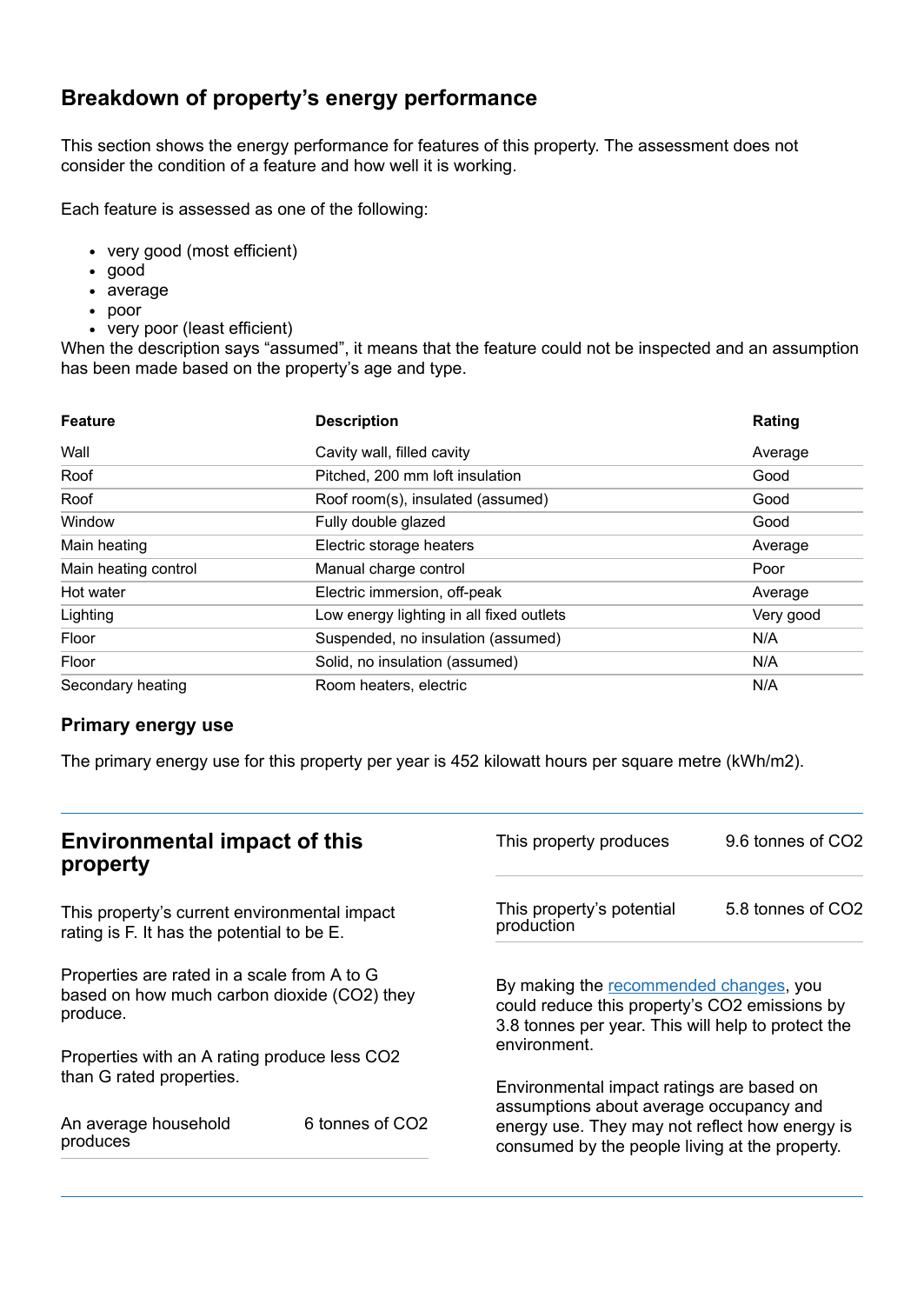# <span id="page-2-0"></span>**Improve this property's energy performance**

By following our step by step recommendations you could reduce this property's energy use and potentially save money.

Carrying out these changes in order will improve the property's energy rating and score from E (50) to C (74).

| <b>Step</b>                            | <b>Typical installation cost</b> | <b>Typical yearly saving</b> |
|----------------------------------------|----------------------------------|------------------------------|
| 1. Floor insulation (suspended floor)  | £800 - £1,200                    | £149                         |
| 2. Floor insulation (solid floor)      | £4,000 - £6,000                  | £48                          |
| 3. High heat retention storage heaters | £3,200 - £4,800                  | £386                         |
| 4. Solar water heating                 | £4,000 - £6,000                  | £85                          |
| 5. Solar photovoltaic panels           | £3,500 - £5,500                  | £373                         |

#### **Paying for energy improvements**

Find energy grants and ways to save energy in your home. [\(https://www.gov.uk/improve-energy-efficiency\)](https://www.gov.uk/improve-energy-efficiency)

## **Estimated energy use and potential savings**

| Estimated yearly energy<br>cost for this property | £2088 |
|---------------------------------------------------|-------|
| Potential saving                                  | £669  |

The estimated cost shows how much the average household would spend in this property for heating, lighting and hot water. It is not based on how energy is used by the people living at the property.

The potential saving shows how much money you could save if you complete each [recommended](#page-2-0) step in order.

For advice on how to reduce your energy bills visit Simple Energy Advice [\(https://www.simpleenergyadvice.org.uk/\)](https://www.simpleenergyadvice.org.uk/).

#### **Heating use in this property**

Heating a property usually makes up the majority of energy costs.

Estimated energy used to heat this property

| Type of heating      | <b>Estimated energy used</b> |
|----------------------|------------------------------|
| <b>Space heating</b> | 15690 kWh per year           |

**Water heating** 2391 kWh per year

Potential energy savings by installing insulation

| <b>Type of insulation</b> | Amount of energy saved |
|---------------------------|------------------------|
| Loft insulation           | 964 kWh per year       |